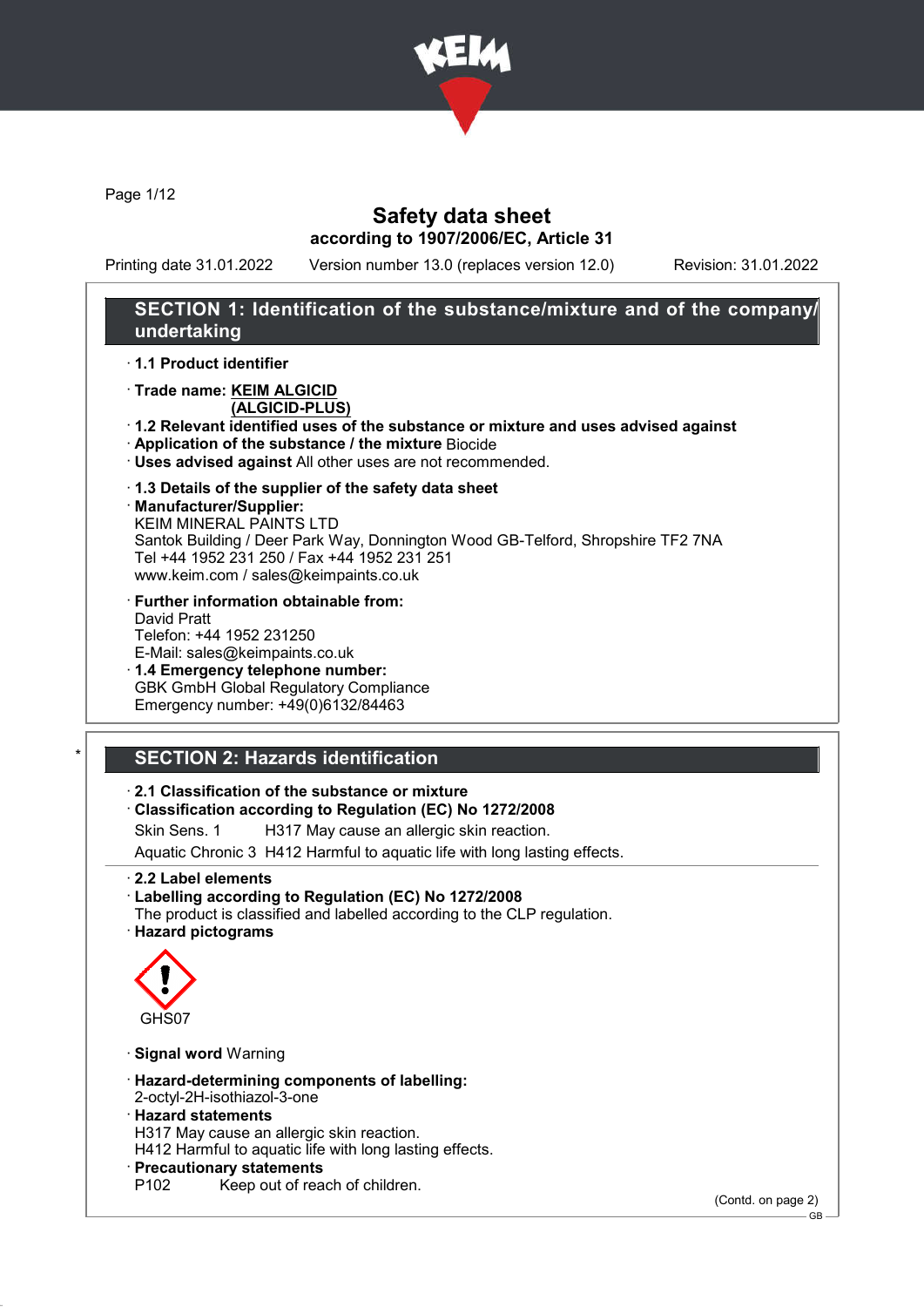

Page 2/12

# Safety data sheet according to 1907/2006/EC, Article 31

Printing date 31.01.2022 Version number 13.0 (replaces version 12.0) Revision: 31.01.2022

(Contd. of page 1)

#### Trade name: KEIM ALGICID (ALGICID-PLUS)

P262 Do not get in eyes, on skin, or on clothing. P261 Avoid breathing mist/vapours/spray.<br>P280 Wear protective gloves / protective of Wear protective gloves / protective clothing. P273 Avoid release to the environment. P302+P352 IF ON SKIN: Wash with plenty of soap and water. P333+P313 If skin irritation or rash occurs: Get medical advice/attention.

P362+P364 Take off contaminated clothing and wash it before reuse.<br>P501 Dispose of contents/container in accordance with regional

Dispose of contents/container in accordance with regional/national regulations.

#### · Additional information:

Contains biocidal products: didecyldimethylammonium chloride, 2-octyl-2H-isothiazol-3-one

- · 2.3 Other hazards
- · Results of PBT and vPvB assessment
- · PBT: Not applicable
- · vPvB: Not applicable

## **SECTION 3: Composition/information on ingredients**

### · 3.2 Mixtures

· Description: Biocide Preparation in water

| · Dangerous components:                                            |                                                                                                                                                                                                                                                                                                                                                                                                                          |        |
|--------------------------------------------------------------------|--------------------------------------------------------------------------------------------------------------------------------------------------------------------------------------------------------------------------------------------------------------------------------------------------------------------------------------------------------------------------------------------------------------------------|--------|
| CAS: 7173-51-5<br>EINECS: 230-525-2<br>Index number: 612-131-00-6  | didecyldimethylammonium chloride<br>Skin Corr. 1B, H314; Eye Dam. 1, H318; Aquatic<br>Acute 1, H400; Aquatic Chronic 2, H411; $\langle \cdot \rangle$ Acute Tox. 4,<br>H <sub>302</sub>                                                                                                                                                                                                                                  | 0.114% |
| CAS: 26530-20-1<br>EINECS: 247-761-7<br>Index number: 613-112-00-5 | 2-octyl-2H-isothiazol-3-one<br>Acute Tox. 3, H301; Acute Tox. 3, H311; Acute Tox. 2,<br>H330;  heta Skin Corr. 1, H314; Eye Dam. 1, H318;<br>Aquatic Acute 1, H400 (M=100); Aquatic Chronic 1,<br>H410 (M=100); $\diamondsuit$ Skin Sens. 1A, H317, EUH071<br>ATE: LD50 oral: 125 mg/kg<br>LD50 dermal: 311 mg/kg<br>LC50/4 h inhalative: 0.27 mg/l<br>Specific concentration limit: Skin Sens. 1A; H317: C ≥<br>0.0015% | 0.025% |

· Additional information: For the wording of the listed hazard phrases refer to section 16.

# SECTION 4: First aid measures

### · 4.1 Description of first aid measures

· General information:

Immediately remove any clothing soiled by the product.

Seek medical treatment in case of complaints.

When seeing the doctor we suggest to present this safety data sheet.

· After inhalation: Supply fresh air; consult doctor in case of complaints.

(Contd. on page 3)

GB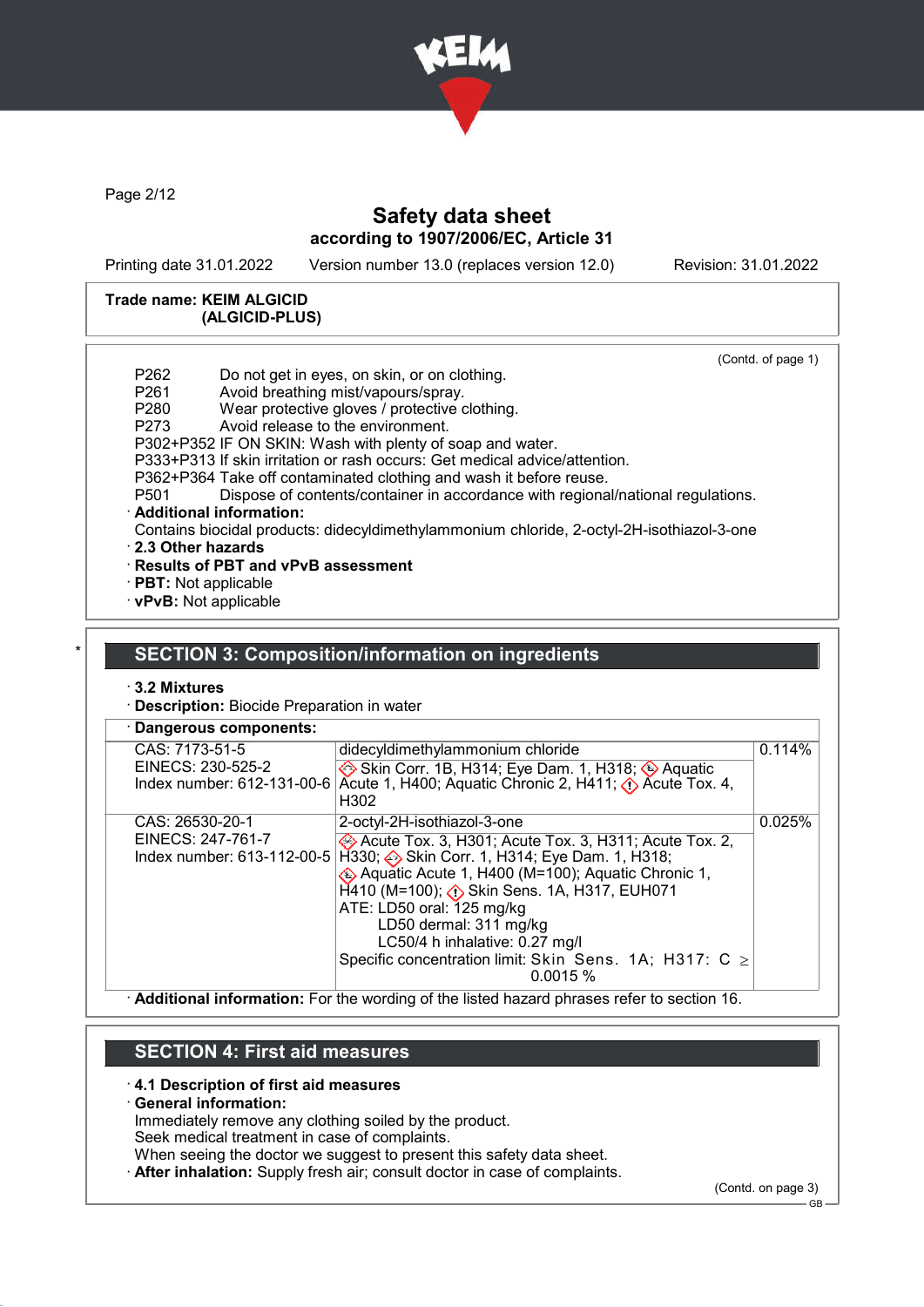

Page 3/12

# Safety data sheet according to 1907/2006/EC, Article 31

Printing date 31.01.2022 Version number 13.0 (replaces version 12.0) Revision: 31.01.2022

(Contd. of page 2)

#### Trade name: KEIM ALGICID (ALGICID-PLUS)

· After skin contact:

Immediately wash with water and soap and rinse thoroughly.

Do not use solvents or thinners.

If skin irritation continues, consult a doctor.

- · After eye contact:
- Rinse opened eye for several minutes under running water. Then consult a doctor.
- · After swallowing: Rinse mouth and throat well with water.

Do not induce vomiting; call for medical help immediately.

- · 4.2 Most important symptoms and effects, both acute and delayed No further relevant information available.
- · 4.3 Indication of any immediate medical attention and special treatment needed No further relevant information available.

## SECTION 5: Firefighting measures

· 5.1 Extinguishing media

· Suitable extinguishing agents:

Product itself does not burn. Co-ordinate fire-fighting measures to the fire surroundings.

- · 5.2 Special hazards arising from the substance or mixture
- No further relevant information available.
- · 5.3 Advice for firefighters
- · Specila protective equipment: Wear self-contained respiratory protective device.

· Additional information

In case of fire do not breathe smoke, fumes and vapours.

Dispose of fire debris and contaminated fire fighting water in accordance with official regulations.

# SECTION 6: Accidental release measures

· 6.1 Personal precautions, protective equipment and emergency procedures Avoid contact with skin and eyes. Do not inhale fumes. Ensure adequate ventilation Respect the protection rules (see section 7 a. 8). Keep uninvolved people away. · 6.2 Environmental precautions: Do not allow product to reach soil, sewage system or any water course. Follow local governmental rules and regulations. Inform respective authorities in case of seepage into water course or sewage system. · 6.3 Methods and material for containment and cleaning up: Absorb with liquid-binding material (sand, diatomite, acid binders, universal binders, sawdust). Dispose of the material collected according to regulations. Clear contaminated areas thoroughly. 6.4 Reference to other sections See Section 7 for information on safe handling.

(Contd. on page 4)

C<sub>B</sub>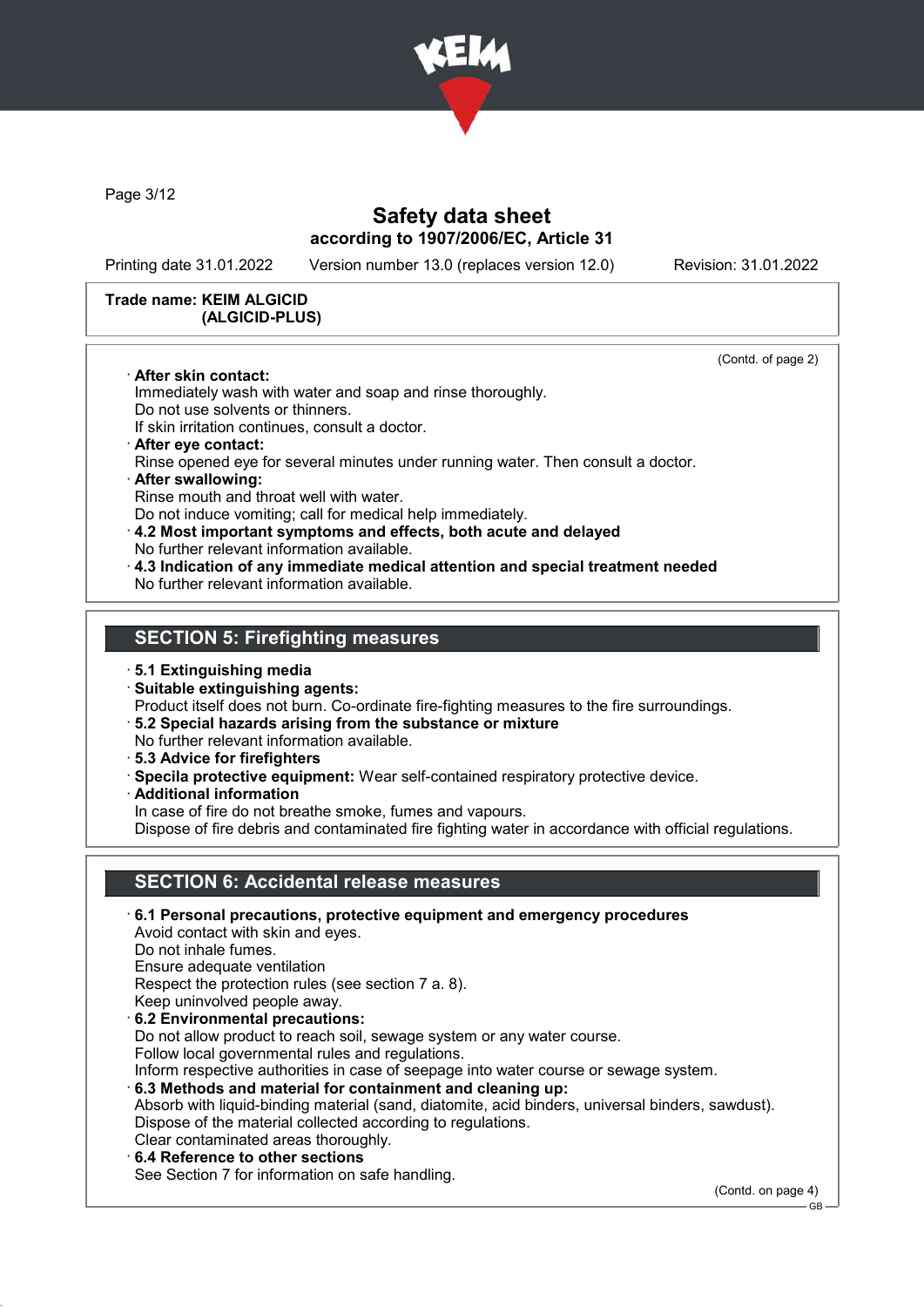

Page 4/12

# Safety data sheet according to 1907/2006/EC, Article 31

Printing date 31.01.2022 Version number 13.0 (replaces version 12.0) Revision: 31.01.2022

#### Trade name: KEIM ALGICID (ALGICID-PLUS)

See Section 8 for information on personal protection equipment. See Section 13 for disposal information.

(Contd. of page 3)

# SECTION 7: Handling and storage

· 7.1 Precautions for safe handling Keep receptacles tightly sealed. Open and handle receptacle with care. Avoid contact with skin and eyes. Prevent formation of aerosols. See item 8 (8.2) for information about suitable protective equipment and technical precautions. Respect the protection rules. · Information about fire - and explosion protection: The product is not flammable. No special measures required. · 7.2 Conditions for safe storage, including any incompatibilities · Storage: · Requirements to be met by storerooms and receptacles: Keep in the original containers in a cool and dry place. Store only in unopened original receptacles. · Information about storage in one common storage facility: Not required. · Further information about storage conditions:

- Store in a cool place.
- Protect from frost.
- Protect from heat and direct sunlight.
- Please note information on label
- · Storage class: 12
- · 7.3 Specific end use(s) No further relevant information available.

## SECTION 8: Exposure controls/personal protection

### · 8.1 Control parameters

### · Ingredients with limit values that require monitoring at the workplace:

The product does not contain any relevant quantities of materials with critical values that have to be monitored at the workplace.

| $\cdot$ DNELs                                                             |  |  |
|---------------------------------------------------------------------------|--|--|
| 7173-51-5 didecyldimethylammonium chloride                                |  |  |
| Long-term - systemic effects 8.6 mg/kg bw/day (worker)<br>Dermal          |  |  |
| Inhalative Long-term - systemic effects $18.2$ mg/m <sup>3</sup> (worker) |  |  |
| $\cdot$ PNECs                                                             |  |  |
| 7173-51-5 didecyldimethylammonium chloride                                |  |  |
| Aquatic compartment - freshwater<br>0.002 mg/l (freshwater)               |  |  |

(Contd. on page 5) GB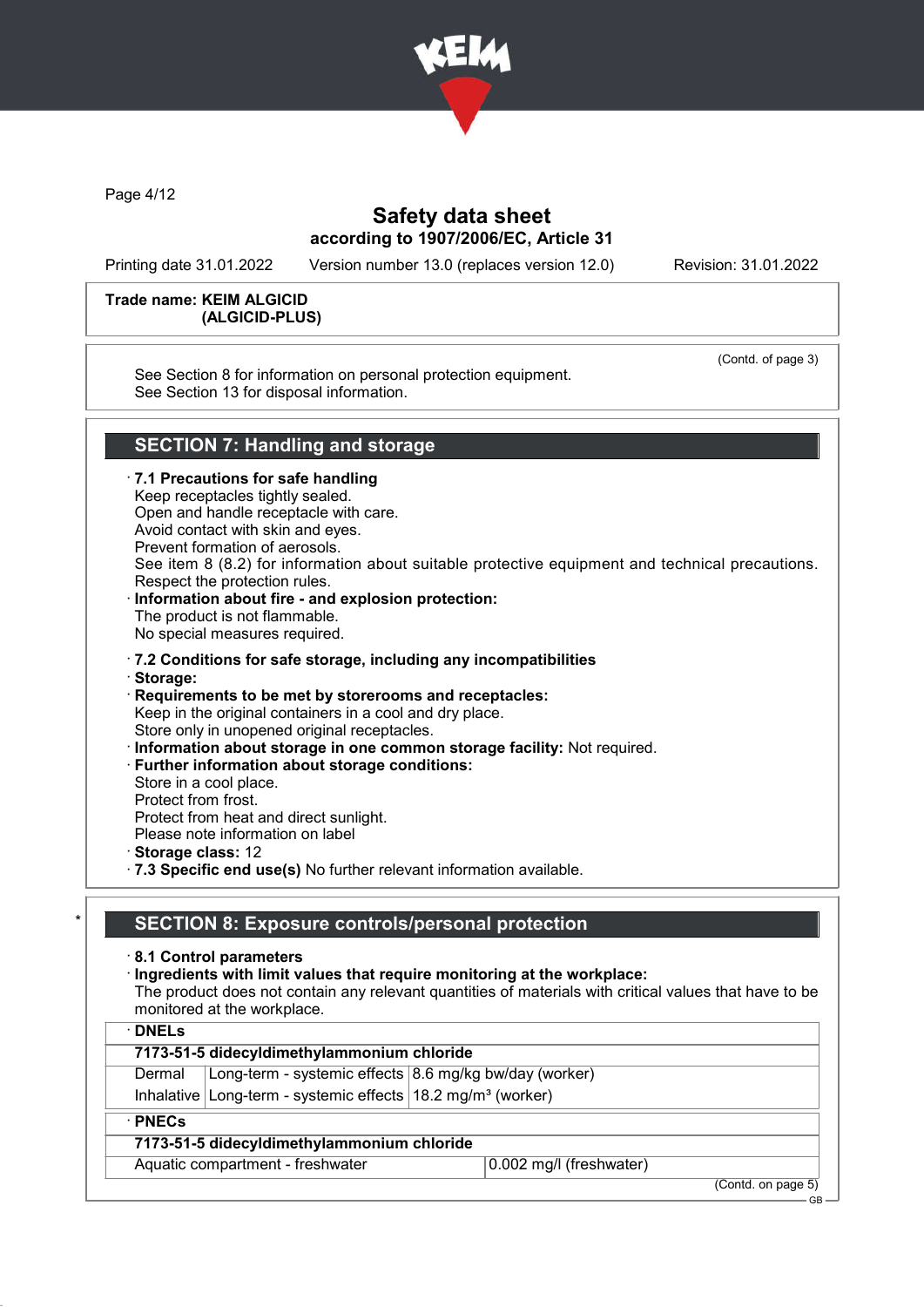

Page 5/12

# Safety data sheet according to 1907/2006/EC, Article 31

Printing date 31.01.2022 Version number 13.0 (replaces version 12.0) Revision: 31.01.2022

### Trade name: KEIM ALGICID (ALGICID-PLUS)

| Aquatic compartment - marine water<br>0.0002 mg/l (marine water)<br>0.00029 mg/l (not specified)<br>Aquatic compartment - water, intermittent releases<br>Aquatic compartment - sediment in freshwater<br>2.82 mg/kg sed dw (sediment fresh water)<br>0.28 mg/kg sed dw (sediment marine water)<br>Aquatic compartment - sediment in marine water<br>1.4 mg/kg dw (soil)<br>Terrestrial compartment - soil<br>Sewage treatment plant<br>0.595 mg/l (sewage treatment plant)<br>· Additional information: The lists valid during the making were used as basis.<br>8.2 Exposure controls<br>· Individual protection measures, such as personal protective equipment<br>· General protective and hygienic measures:<br>Avoid contact with the eyes and skin.<br>Immediately remove all soiled and contaminated clothing.<br>Wash hands before breaks and at the end of work.<br>Do not inhale aerosols.<br>Respiratory protection:<br>Use suitable respiratory protective device only when aerosol or mist is formed.<br>Combination filter A/P<br>Hand protection Protective gloves<br>Material of gloves<br>suitable material e.g.:<br>Nitrile impregnated cotton-gloves<br>Butyl rubber, BR<br>Recommended thickness of the material: $\geq 0.5$ mm<br>The selection of the suitable gloves does not only depend on the material, but also on further marks<br>of quality and varies from manufacturer to manufacturer. As the product is a preparation of several | (Contd. of page 4) |
|---------------------------------------------------------------------------------------------------------------------------------------------------------------------------------------------------------------------------------------------------------------------------------------------------------------------------------------------------------------------------------------------------------------------------------------------------------------------------------------------------------------------------------------------------------------------------------------------------------------------------------------------------------------------------------------------------------------------------------------------------------------------------------------------------------------------------------------------------------------------------------------------------------------------------------------------------------------------------------------------------------------------------------------------------------------------------------------------------------------------------------------------------------------------------------------------------------------------------------------------------------------------------------------------------------------------------------------------------------------------------------------------------------------------------------------------------------------------|--------------------|
|                                                                                                                                                                                                                                                                                                                                                                                                                                                                                                                                                                                                                                                                                                                                                                                                                                                                                                                                                                                                                                                                                                                                                                                                                                                                                                                                                                                                                                                                     |                    |
|                                                                                                                                                                                                                                                                                                                                                                                                                                                                                                                                                                                                                                                                                                                                                                                                                                                                                                                                                                                                                                                                                                                                                                                                                                                                                                                                                                                                                                                                     |                    |
|                                                                                                                                                                                                                                                                                                                                                                                                                                                                                                                                                                                                                                                                                                                                                                                                                                                                                                                                                                                                                                                                                                                                                                                                                                                                                                                                                                                                                                                                     |                    |
|                                                                                                                                                                                                                                                                                                                                                                                                                                                                                                                                                                                                                                                                                                                                                                                                                                                                                                                                                                                                                                                                                                                                                                                                                                                                                                                                                                                                                                                                     |                    |
|                                                                                                                                                                                                                                                                                                                                                                                                                                                                                                                                                                                                                                                                                                                                                                                                                                                                                                                                                                                                                                                                                                                                                                                                                                                                                                                                                                                                                                                                     |                    |
|                                                                                                                                                                                                                                                                                                                                                                                                                                                                                                                                                                                                                                                                                                                                                                                                                                                                                                                                                                                                                                                                                                                                                                                                                                                                                                                                                                                                                                                                     |                    |
|                                                                                                                                                                                                                                                                                                                                                                                                                                                                                                                                                                                                                                                                                                                                                                                                                                                                                                                                                                                                                                                                                                                                                                                                                                                                                                                                                                                                                                                                     |                    |
| substances, the resistance of the glove material can not be calculated in advance and has therefore<br>to be checked prior to the application.<br>Penetration time of glove material<br>Value for the permeation: level $\geq 6$ (480 min)<br>The determined penetration times according to EN 16523-1:2015 are not performed under practical<br>conditions. Therefore a maximum wearing time, which corresponds to 50% of the penetration time,<br>is recommended.<br>The exact break trough time has to be found out by the manufacturer of the protective gloves and<br>has to be observed.<br><b>Eye/face protection</b> Tightly sealed goggles<br>· Body protection:<br>Protective work clothing<br>After contact with skin wash thoroughly with water and apply lotion.<br><b>Environmental exposure controls</b><br>See Section 12 and 6.2                                                                                                                                                                                                                                                                                                                                                                                                                                                                                                                                                                                                                   |                    |

(Contd. on page 6)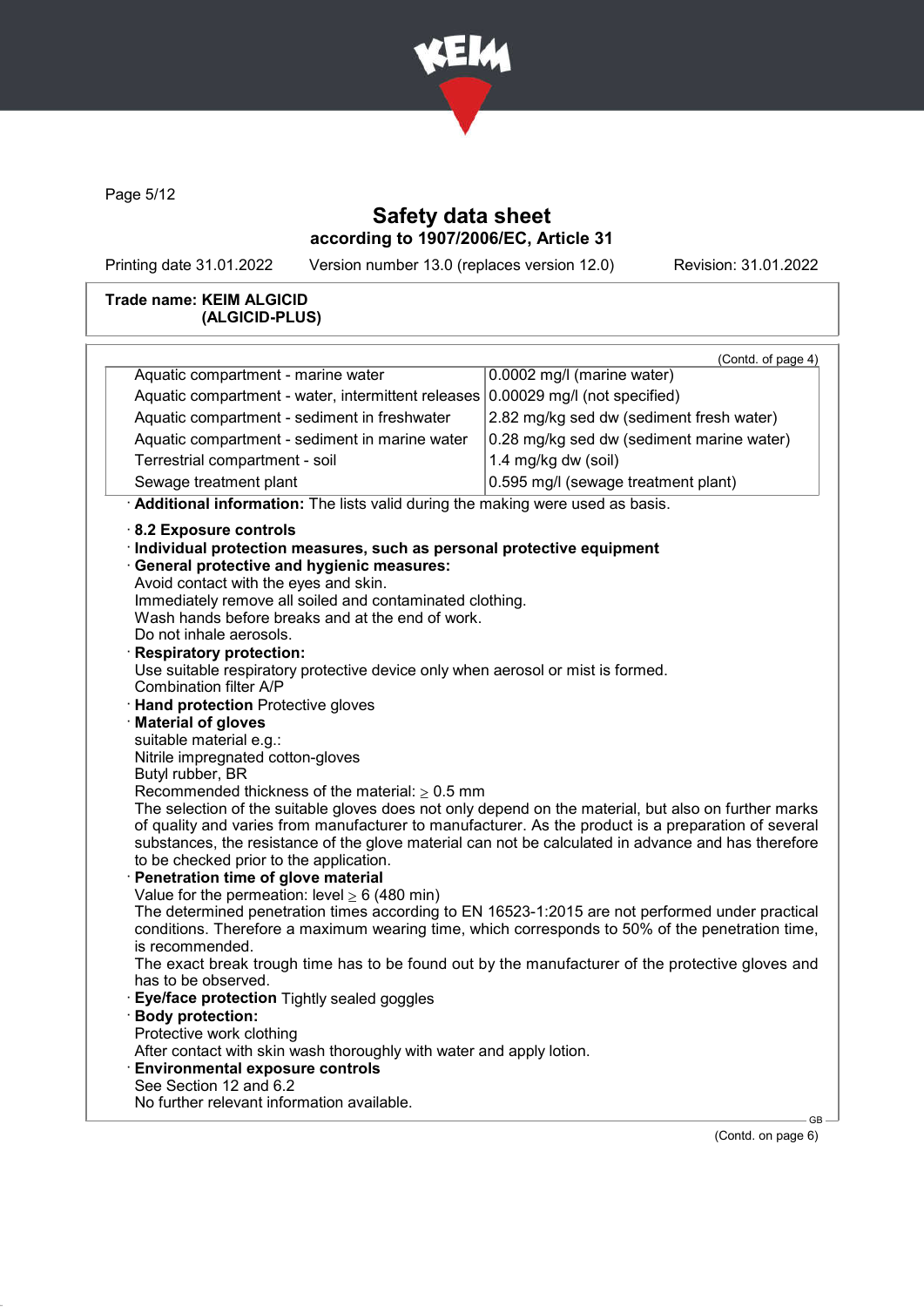

Page 6/12

# Safety data sheet according to 1907/2006/EC, Article 31

Printing date 31.01.2022 Version number 13.0 (replaces version 12.0) Revision: 31.01.2022

Trade name: KEIM ALGICID (ALGICID-PLUS)

(Contd. of page 5)

GB

| 9.1 Information on basic physical and chemical properties<br><b>General Information</b><br>· Physical state<br>· Colour:<br>· Odour:<br>Odour threshold:<br>· Melting point/freezing point:<br>· Boiling point or initial boiling point and | Fluid<br>Clear<br><b>Odourless</b><br>Not determined<br>~0 °C |
|---------------------------------------------------------------------------------------------------------------------------------------------------------------------------------------------------------------------------------------------|---------------------------------------------------------------|
|                                                                                                                                                                                                                                             |                                                               |
|                                                                                                                                                                                                                                             |                                                               |
|                                                                                                                                                                                                                                             |                                                               |
|                                                                                                                                                                                                                                             |                                                               |
|                                                                                                                                                                                                                                             |                                                               |
|                                                                                                                                                                                                                                             |                                                               |
|                                                                                                                                                                                                                                             |                                                               |
|                                                                                                                                                                                                                                             |                                                               |
| boiling range                                                                                                                                                                                                                               | ~100 $°C$                                                     |
| · Flammability                                                                                                                                                                                                                              | Not applicable                                                |
| · Lower and upper explosion limit                                                                                                                                                                                                           |                                                               |
| · Lower:                                                                                                                                                                                                                                    | Not applicable                                                |
| · Upper:                                                                                                                                                                                                                                    | Not applicable                                                |
| · Flash point:                                                                                                                                                                                                                              | Not applicable                                                |
| · Auto-ignition temperature:                                                                                                                                                                                                                | Product is not selfigniting.                                  |
| · Decomposition temperature:                                                                                                                                                                                                                | Not determined                                                |
| · pH at 20 °C                                                                                                                                                                                                                               | $6 - 7$                                                       |
| · Viscosity:                                                                                                                                                                                                                                |                                                               |
| <b>Kinematic viscosity</b>                                                                                                                                                                                                                  | Not determined                                                |
| · Dynamic:                                                                                                                                                                                                                                  | Not determined.                                               |
| · Solubility                                                                                                                                                                                                                                |                                                               |
| · water:                                                                                                                                                                                                                                    | Fully miscible                                                |
| · Partition coefficient n-octanol/water (log                                                                                                                                                                                                |                                                               |
| value)                                                                                                                                                                                                                                      | Not applicable                                                |
| Vapour pressure at 20 °C:                                                                                                                                                                                                                   | $\sim$ 23 hPa                                                 |
| · Density and/or relative density                                                                                                                                                                                                           |                                                               |
| · Density at 20 °C:                                                                                                                                                                                                                         | $1 - 1.1*$ g/cm <sup>3</sup>                                  |
| · Relative density                                                                                                                                                                                                                          | Not determined                                                |
| · Vapour density                                                                                                                                                                                                                            | Not applicable.                                               |
|                                                                                                                                                                                                                                             |                                                               |
| $\cdot$ 9.2 Other information                                                                                                                                                                                                               | * The values are for freshly produced material                |
|                                                                                                                                                                                                                                             | and may change with the time.                                 |
| · Appearance:                                                                                                                                                                                                                               |                                                               |
| $\cdot$ Form:                                                                                                                                                                                                                               | Fluid                                                         |
| · Important information on protection of health                                                                                                                                                                                             |                                                               |
| and environment, and on safety.                                                                                                                                                                                                             |                                                               |
| · Ignition temperature:                                                                                                                                                                                                                     | Not determined                                                |
| <b>Explosive properties:</b>                                                                                                                                                                                                                | Product does not present an explosion hazard.                 |
| Change in condition                                                                                                                                                                                                                         |                                                               |
| · Softening point/range                                                                                                                                                                                                                     |                                                               |
| · Oxidising properties:                                                                                                                                                                                                                     | Not applicable                                                |
| <b>Evaporation rate</b>                                                                                                                                                                                                                     | Not applicable                                                |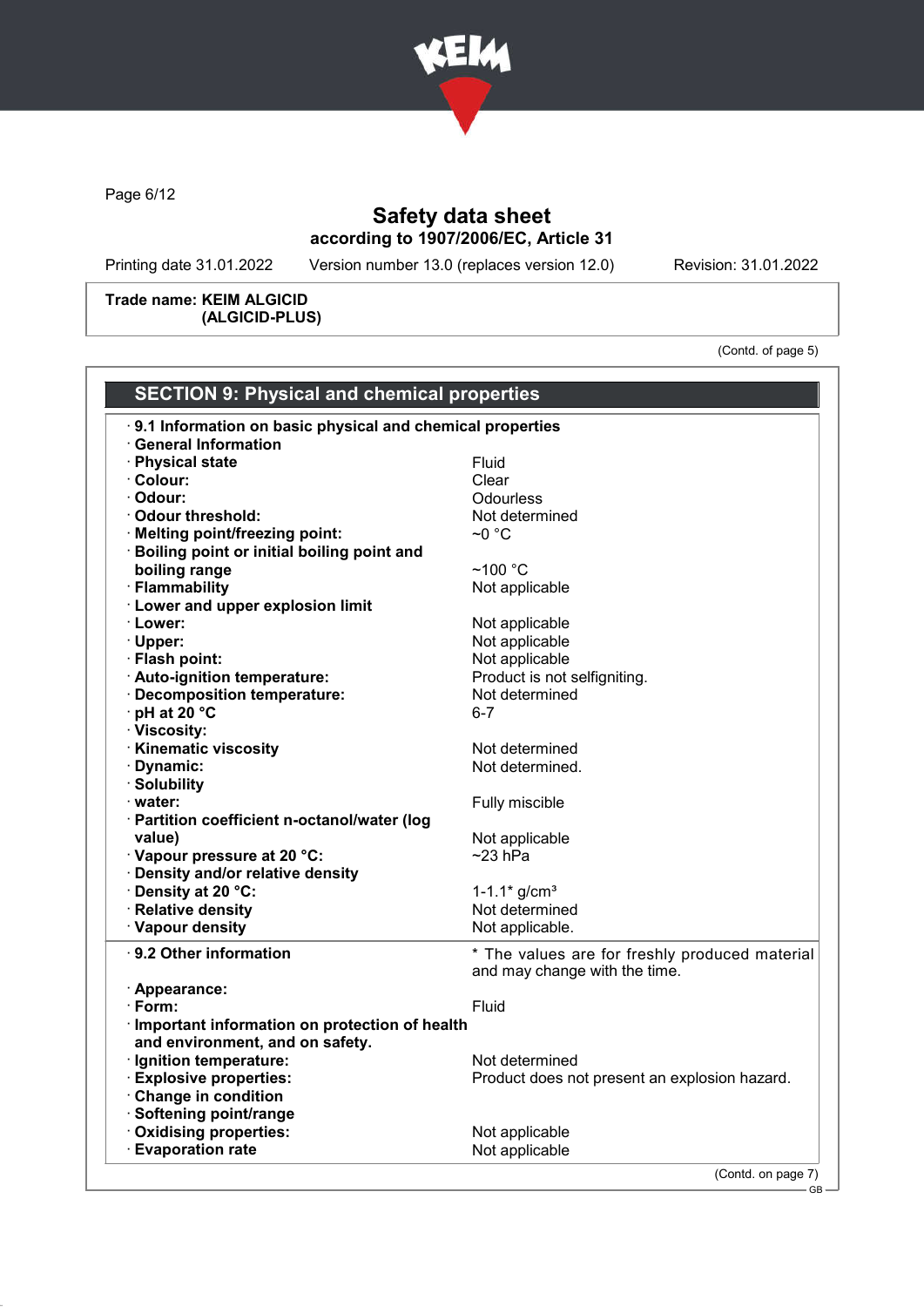

Page 7/12

# Safety data sheet according to 1907/2006/EC, Article 31

Printing date 31.01.2022 Version number 13.0 (replaces version 12.0) Revision: 31.01.2022

#### Trade name: KEIM ALGICID (ALGICID-PLUS)

|                                               |      | (Contd. of page 6) |
|-----------------------------------------------|------|--------------------|
| Information with regard to physical hazard    |      |                    |
| classes                                       |      |                    |
| · Explosives                                  | Void |                    |
| · Flammable gases                             | Void |                    |
| · Aerosols                                    | Void |                    |
| $\cdot$ Oxidising gases                       | Void |                    |
| · Gases under pressure                        | Void |                    |
| · Flammable liquids                           | Void |                    |
| · Flammable solids                            | Void |                    |
| $\cdot$ Self-reactive substances and mixtures | Void |                    |
| · Pyrophoric liquids                          | Void |                    |
| · Pyrophoric solids                           | Void |                    |
| · Self-heating substances and mixtures        | Void |                    |
| · Substances and mixtures, which emit         |      |                    |
| flammable gases in contact with water         | Void |                    |
| <b>Oxidising liquids</b>                      | Void |                    |
| <b>Oxidising solids</b>                       | Void |                    |
| <b>Organic peroxides</b>                      | Void |                    |
| Corrosive to metals                           | Void |                    |
| <b>Desensitised explosives</b>                | Void |                    |

# SECTION 10: Stability and reactivity

· 10.1 Reactivity No further relevant information available.

- · 10.2 Chemical stability Stable under normal conditions of storage and use.
- · Thermal decomposition / conditions to be avoided:
- No decomposition if used according to specifications.
- · 10.3 Possibility of hazardous reactions No dangerous reactions known.
- · 10.4 Conditions to avoid No further relevant information available.
- · 10.5 Incompatible materials:
- reducing agents

oxidizing agents

Bases

· 10.6 Hazardous decomposition products:

No hazardous decomposition products if stored and handled as prescribed.

(Contd. on page 8)

GB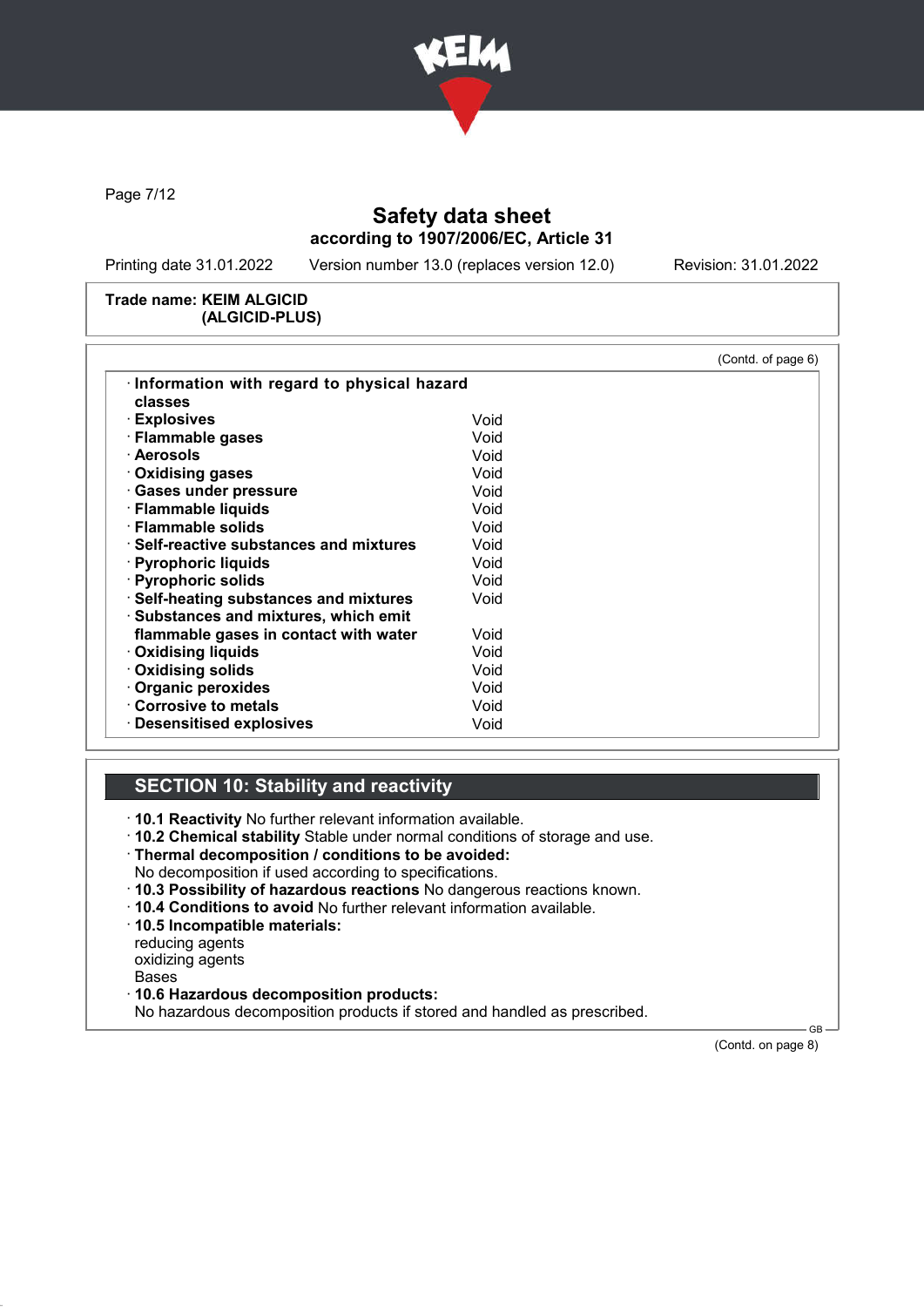

Page 8/12

# Safety data sheet according to 1907/2006/EC, Article 31

Printing date 31.01.2022 Version number 13.0 (replaces version 12.0) Revision: 31.01.2022

### Trade name: KEIM ALGICID (ALGICID-PLUS)

(Contd. of page 7)

|                                                                                | · Acute toxicity | · LD/LC50 values relevant for classification:                                                                                                                                                                                                                                                                                                                                                                        |
|--------------------------------------------------------------------------------|------------------|----------------------------------------------------------------------------------------------------------------------------------------------------------------------------------------------------------------------------------------------------------------------------------------------------------------------------------------------------------------------------------------------------------------------|
|                                                                                |                  | 7173-51-5 didecyldimethylammonium chloride                                                                                                                                                                                                                                                                                                                                                                           |
| Oral                                                                           | <b>LD50</b>      | 329 mg/kg (rat)                                                                                                                                                                                                                                                                                                                                                                                                      |
|                                                                                | LD50             |                                                                                                                                                                                                                                                                                                                                                                                                                      |
| Dermal                                                                         |                  | 2,930 mg/kg (rabbit)                                                                                                                                                                                                                                                                                                                                                                                                 |
|                                                                                |                  | 26530-20-1 2-octyl-2H-isothiazol-3-one                                                                                                                                                                                                                                                                                                                                                                               |
| Oral                                                                           | LD50             | 125 mg/kg (ATE)                                                                                                                                                                                                                                                                                                                                                                                                      |
|                                                                                |                  | 318 mg/kg (rat) (OECD 401)                                                                                                                                                                                                                                                                                                                                                                                           |
| Dermal                                                                         | LD50             | 311 mg/kg (ATE)                                                                                                                                                                                                                                                                                                                                                                                                      |
|                                                                                |                  | 311 mg/kg (rabbit) (OECD 402)                                                                                                                                                                                                                                                                                                                                                                                        |
|                                                                                |                  | Inhalative $ LC50/4 h 0.27 mg/l (ATE)$<br>· Skin corrosion/irritation Frequent persistent contact with the skin may cause skin irritation.                                                                                                                                                                                                                                                                           |
| Contains OIT.<br>the individual components.<br>· Subacute to chronic toxicity: |                  | May cause an allergic skin reaction.<br>$OIT = 2$ -octyl-2H-isothiazol-3-one<br>Other information (about experimental toxicology):<br>Experimental analysis are not available.<br>The product was not tested. The statements on toxicology have been derived from the properties of<br>⋅ CMR effects (carcinogenity, mutagenicity and toxicity for reproduction) Not applicable<br>11.2 Information on other hazards |
|                                                                                |                  | <b>Endocrine disrupting properties</b>                                                                                                                                                                                                                                                                                                                                                                               |
|                                                                                |                  | None of the ingredients is listed.                                                                                                                                                                                                                                                                                                                                                                                   |
|                                                                                |                  |                                                                                                                                                                                                                                                                                                                                                                                                                      |
| $\cdot$ 12.1 Toxicity<br>· Aquatic toxicity:<br>Harmful to aquatic organisms.  |                  | <b>SECTION 12: Ecological information</b><br>May cause long-term adverse effects in the aquatic environment.<br>7173-51-5 didecyldimethylammonium chloride                                                                                                                                                                                                                                                           |
| <b>NOEC</b><br>EC 50/48h (static)                                              |                  | 0.021 mg/l (daphnia) (21d)<br>0.029 mg/l (daphnia)                                                                                                                                                                                                                                                                                                                                                                   |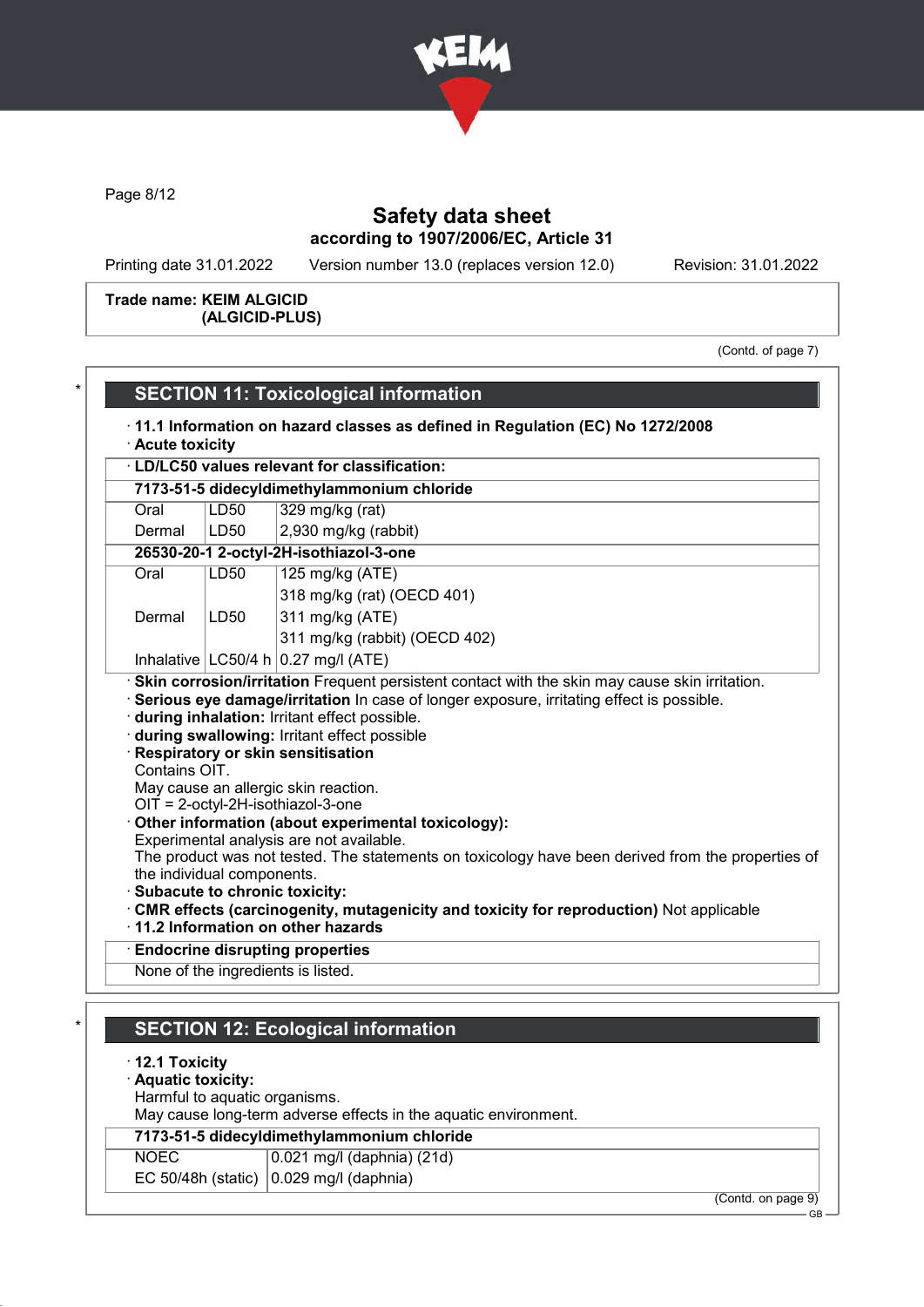

Page 9/12

# Safety data sheet according to 1907/2006/EC, Article 31

Printing date 31.01.2022 Version number 13.0 (replaces version 12.0) Revision: 31.01.2022

### Trade name: KEIM ALGICID (ALGICID-PLUS)

| EC 50/72 h (static) 3.6 mg/l (algae)                                                                                                                                                                                                                                                                                                                                                                                                                                                                                                                                                                                                                                                                                                                                                                                                                                                                                           | (Contd. of page 8)                                                                                                                               |  |  |
|--------------------------------------------------------------------------------------------------------------------------------------------------------------------------------------------------------------------------------------------------------------------------------------------------------------------------------------------------------------------------------------------------------------------------------------------------------------------------------------------------------------------------------------------------------------------------------------------------------------------------------------------------------------------------------------------------------------------------------------------------------------------------------------------------------------------------------------------------------------------------------------------------------------------------------|--------------------------------------------------------------------------------------------------------------------------------------------------|--|--|
|                                                                                                                                                                                                                                                                                                                                                                                                                                                                                                                                                                                                                                                                                                                                                                                                                                                                                                                                |                                                                                                                                                  |  |  |
|                                                                                                                                                                                                                                                                                                                                                                                                                                                                                                                                                                                                                                                                                                                                                                                                                                                                                                                                | LC 50/96 h<br>$0.2$ mg/l (fish)                                                                                                                  |  |  |
| LC50/EC50/IC50<br>$<$ 1 mg/l (fish)                                                                                                                                                                                                                                                                                                                                                                                                                                                                                                                                                                                                                                                                                                                                                                                                                                                                                            |                                                                                                                                                  |  |  |
|                                                                                                                                                                                                                                                                                                                                                                                                                                                                                                                                                                                                                                                                                                                                                                                                                                                                                                                                | 26530-20-1 2-octyl-2H-isothiazol-3-one                                                                                                           |  |  |
| <b>NOEC</b>                                                                                                                                                                                                                                                                                                                                                                                                                                                                                                                                                                                                                                                                                                                                                                                                                                                                                                                    | 0.022 mg/l (fish) (21d)                                                                                                                          |  |  |
|                                                                                                                                                                                                                                                                                                                                                                                                                                                                                                                                                                                                                                                                                                                                                                                                                                                                                                                                | 0.0016 mg/l (daphnia) (21d)                                                                                                                      |  |  |
| EC 50/48h                                                                                                                                                                                                                                                                                                                                                                                                                                                                                                                                                                                                                                                                                                                                                                                                                                                                                                                      | 0.32 mg/l (daphnia) (OECD 202)                                                                                                                   |  |  |
| EC 50/3h                                                                                                                                                                                                                                                                                                                                                                                                                                                                                                                                                                                                                                                                                                                                                                                                                                                                                                                       | 30.2 mg/l (activated sludge) (OECD 209)                                                                                                          |  |  |
| EC 50/72 h                                                                                                                                                                                                                                                                                                                                                                                                                                                                                                                                                                                                                                                                                                                                                                                                                                                                                                                     | 0.084 mg/l (algae) (OECD 201)                                                                                                                    |  |  |
| LC 50/96 h                                                                                                                                                                                                                                                                                                                                                                                                                                                                                                                                                                                                                                                                                                                                                                                                                                                                                                                     | 0.047 mg/l (fish) (OECD 203)                                                                                                                     |  |  |
| LC50/EC50/IC50                                                                                                                                                                                                                                                                                                                                                                                                                                                                                                                                                                                                                                                                                                                                                                                                                                                                                                                 | $<$ 1 mg/l (fish)                                                                                                                                |  |  |
| · 12.3 Bioaccumulative potential No further relevant information available.<br>. 12.4 Mobility in soil No further relevant information available.<br>12.5 Results of PBT and vPvB assessment<br>· PBT: Not applicable<br>· vPvB: Not applicable<br>12.6 Endocrine disrupting properties<br>The product does not contain substances with endocrine disrupting properties.<br>12.7 Other adverse effects<br>· Additional ecological information:<br>· AOX-indication:<br>The product can take influence in small measure on the AOX-load of the waste water.<br>According to the formulation contains the following heavy metals and compounds from the<br>EU guideline NO. 2006/11/EC:<br>According to our current data base the product does not consist of any heavy metals or substances<br>of EU-directives 76/464/EWG.<br><b>General notes:</b><br>Danger to drinking water if even small quantities leak into the ground. |                                                                                                                                                  |  |  |
|                                                                                                                                                                                                                                                                                                                                                                                                                                                                                                                                                                                                                                                                                                                                                                                                                                                                                                                                | At present there are no ecotoxicological assessments.<br>The statements on ecotoxicology have been derived from the properties of the individual |  |  |
|                                                                                                                                                                                                                                                                                                                                                                                                                                                                                                                                                                                                                                                                                                                                                                                                                                                                                                                                |                                                                                                                                                  |  |  |
| components.                                                                                                                                                                                                                                                                                                                                                                                                                                                                                                                                                                                                                                                                                                                                                                                                                                                                                                                    |                                                                                                                                                  |  |  |

# · 13.1 Waste treatment methods

· Recommendation

Must not be disposed with household garbage. Do not allow product to reach sewage system. Disposal must be made according to official regulations.

(Contd. on page 10) GB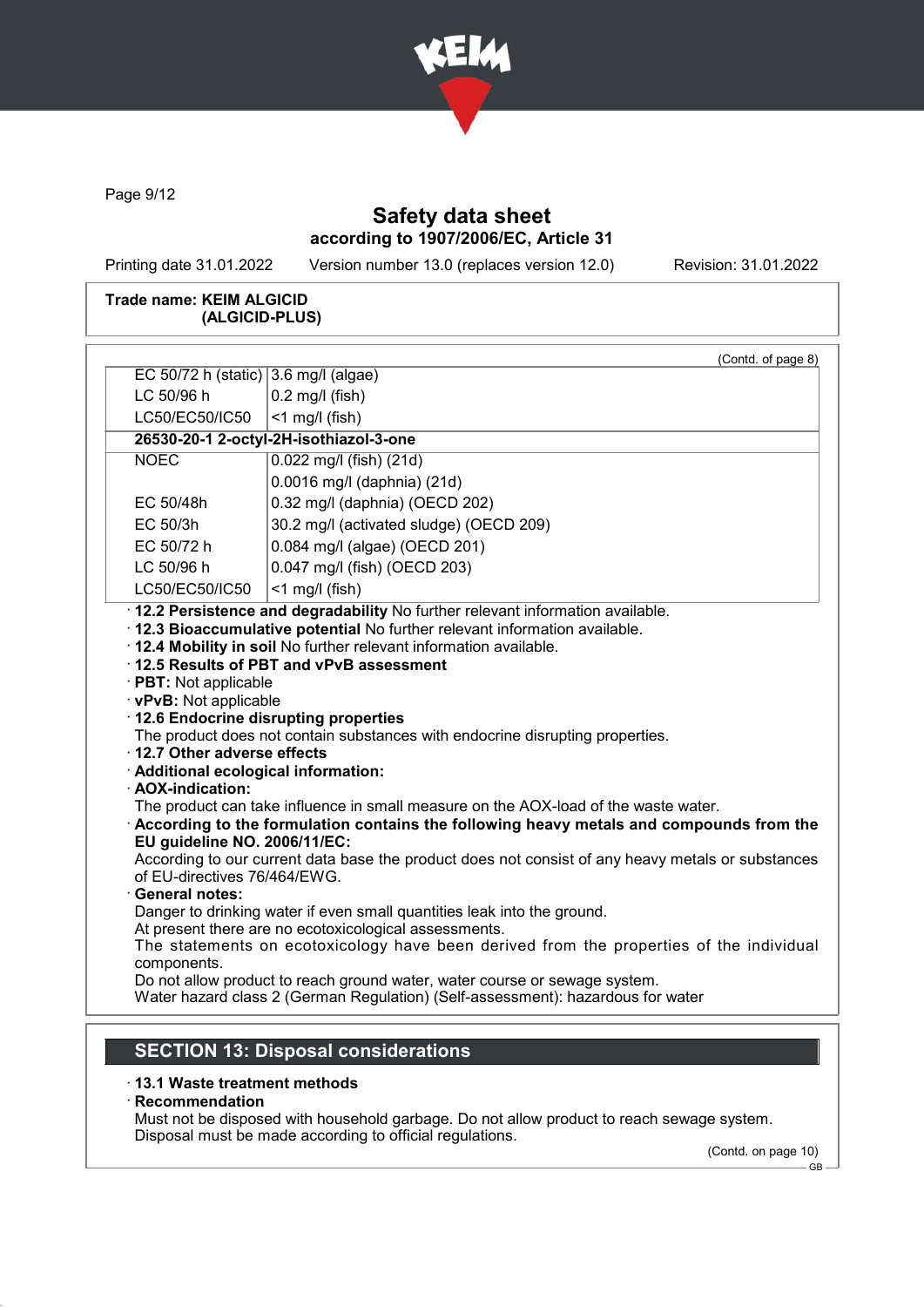

Page 10/12

# Safety data sheet according to 1907/2006/EC, Article 31

Printing date 31.01.2022 Version number 13.0 (replaces version 12.0) Revision: 31.01.2022

#### Trade name: KEIM ALGICID (ALGICID-PLUS)

(Contd. of page 9)

## European waste catalogue

16 10 01\* aqueous liquid wastes containing hazardous substances

· Uncleaned packaging:

· Recommendation: Disposal must be made according to official regulations.

· Recommended cleansing agents: Water, if necessary with cleansing agents.

# SECTION 14: Transport information

| 14.1 UN number or ID number                       |                |  |
|---------------------------------------------------|----------------|--|
| · ADR, IMDG, IATA                                 | Void           |  |
| 14.2 UN proper shipping name<br>· ADR, IMDG, IATA | Void           |  |
| 14.3 Transport hazard class(es)                   |                |  |
| · ADR, IMDG, IATA                                 |                |  |
| · Class                                           | Void           |  |
| 14.4 Packing group                                |                |  |
| · ADR, IMDG, IATA                                 | Void           |  |
| ⋅14.5 Environmental hazards:                      |                |  |
| · Marine pollutant:                               | No             |  |
| 14.6 Special precautions for user                 | Not applicable |  |
| 14.7 Maritime transport in bulk according to      |                |  |
| <b>IMO instruments</b>                            | Not applicable |  |
| · UN "Model Regulation":                          | Void           |  |
|                                                   |                |  |

# **SECTION 15: Regulatory information**

· 15.1 Safety, health and environmental regulations/legislation specific for the substance or mixture

· Labelling according to Regulation (EC) No 1272/2008

For information on labelling please refer to section 2 of this document.

· Directive 2012/18/EU

· Named dangerous substances - ANNEX I None of the ingredients is listed.

· National regulations:

· Waterhazard class: Water hazard class 2 (Self-assessment): hazardous for water.

- · Other regulations, limitations and prohibitive regulations
- · Please note:

TRGS 200 (Germany)

(Contd. on page 11)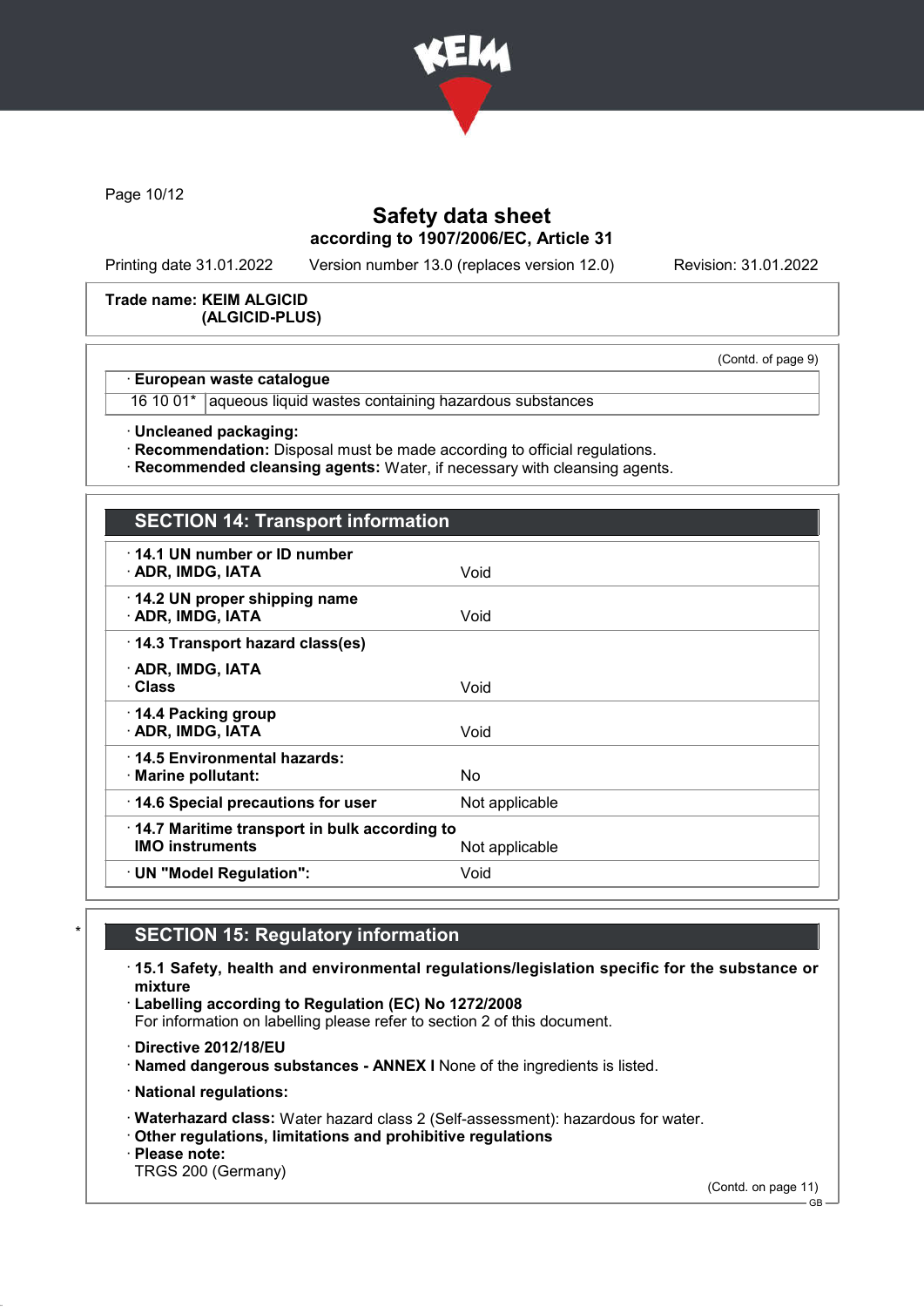

Page 11/12

## Safety data sheet according to 1907/2006/EC, Article 31

Printing date 31.01.2022 Version number 13.0 (replaces version 12.0) Revision: 31.01.2022

#### Trade name: KEIM ALGICID (ALGICID-PLUS)

(Contd. of page 10)

TRGS 500 (Germany) TRGS 510 (Germany)

TRGS 900 (Germany)

· Substances of very high concern (SVHC) according to REACH, Article 57 Not applicable

· 15.2 Chemical safety assessment: A Chemical Safety Assessment has not been carried out.

## SECTION 16: Other information

This information is based on our present knowledge. However, this shall not constitute a guarantee for any specific product features and shall not establish a legally valid contractual relationship.

#### **Relevant phrases**

H301 Toxic if swallowed.

- H302 Harmful if swallowed.
- H311 Toxic in contact with skin.
- H314 Causes severe skin burns and eye damage.
- H317 May cause an allergic skin reaction.<br>H318 Causes serious eve damage.
- H318 Causes serious eye damage.<br>H330 Fatal if inhaled.
- H330 Fatal if inhaled.<br>H400 Verv toxic to ag
- 
- H400 Very toxic to aquatic life.<br>H410 Very toxic to aquatic life H410 Very toxic to aquatic life with long lasting effects.<br>H411 Toxic to aquatic life with long lasting effects.
- Toxic to aquatic life with long lasting effects.
- EUH071 Corrosive to the respiratory tract.

· Department issuing SDS: KEIMFARBEN Germany, Product safety department

Abbreviations and acronyms:

ADR: Accord relatif au transport international des marchandises dangereuses par route (European Agreement Concerning the International Carriage of Dangerous Goods by Road) IMDG: International Maritime Code for Dangerous Goods IATA: International Air Transport Association GHS: Globally Harmonised System of Classification and Labelling of Chemicals EINECS: European Inventory of Existing Commercial Chemical Substances ELINCS: European List of Notified Chemical Substances CAS: Chemical Abstracts Service (division of the American Chemical Society) TRGS: Technische Regeln für Gefahrstoffe (Technical Rules for Dangerous Substances, BAuA, Germany) DNEL: Derived No-Effect Level (REACH) PNEC: Predicted No-Effect Concentration (REACH) LC50: Lethal concentration, 50 percent LD50: Lethal dose, 50 percent PBT: Persistent, Bioaccumulative and Toxic SVHC: Substances of Very High Concern vPvB: very Persistent and very Bioaccumulative EC10: Effective concentration at 10% mortality rate. EC50: Half maximal effective concentration. LC10: Lethal concentration at 10% mortality rate. NOEC: No observed effect concentration. REACH: Registration, Evaluation and Authorisation of Chemicals (Regulation (EC) No.1907/2006) Acute Tox. 3: Acute toxicity – Category 3 Acute Tox. 4: Acute toxicity – Category 4 Acute Tox. 2: Acute toxicity – Category 2 Skin Corr. 1: Skin corrosion/irritation – Category 1 Skin Corr. 1B: Skin corrosion/irritation – Category 1B Eye Dam. 1: Serious eye damage/eye irritation – Category 1 Skin Sens. 1: Skin sensitisation – Category 1

(Contd. on page 12)